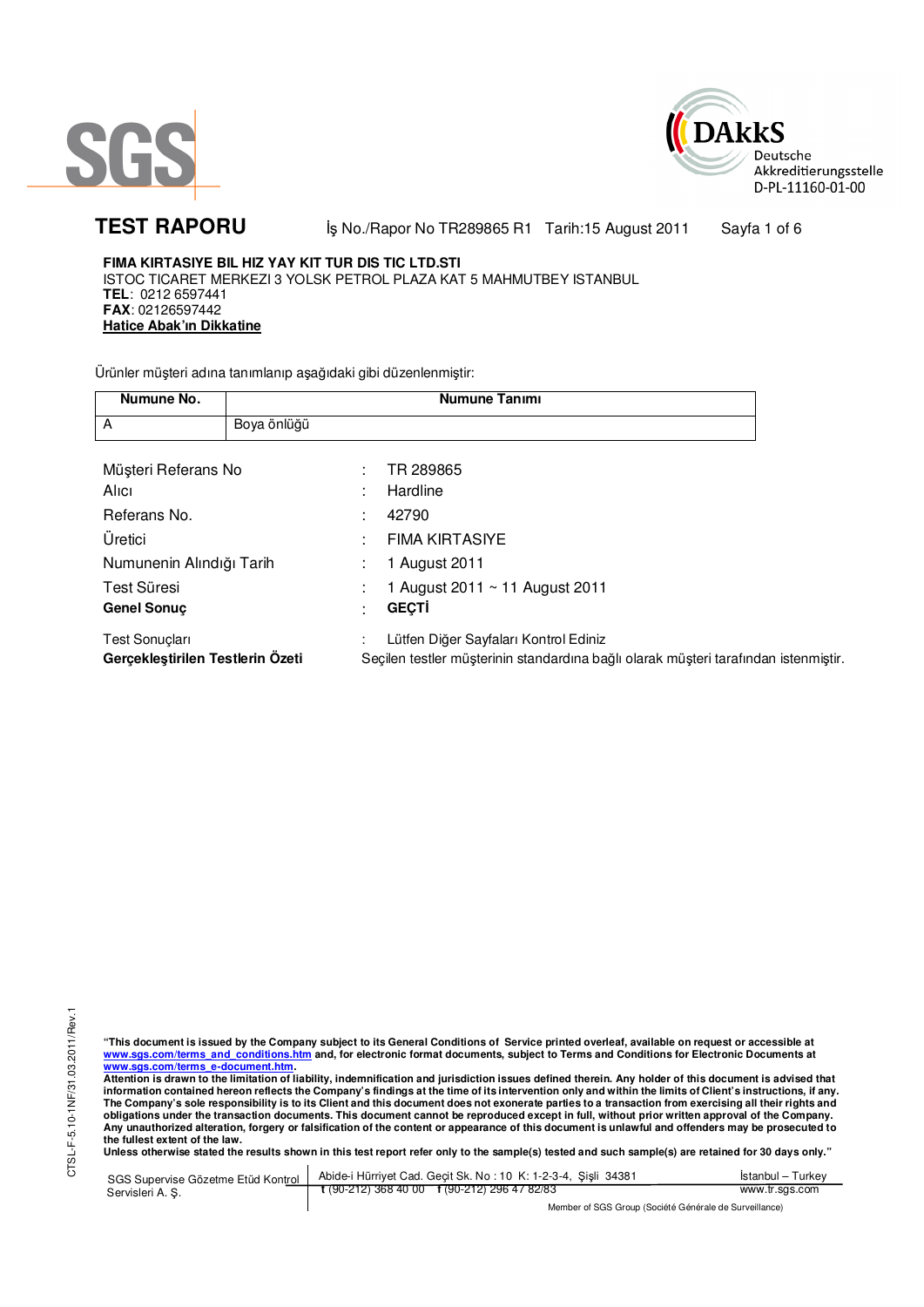



**TEST RAPORU By No./Rapor No TR289865 R1 Tarih:15 August 2011** Sayfa 2 of 6

| <b>Test Parameters</b>  | <b>Sonuc</b> |  |           |  |  |
|-------------------------|--------------|--|-----------|--|--|
| <b>Kimyasal testler</b> | $+2+3$       |  | $5 + 6 +$ |  |  |
| Azo Dyes (Textile)      |              |  |           |  |  |
| Phthalates              |              |  |           |  |  |

| Remarks                                                                    |                                                                                                                               |  | $G = M\ddot{\mu}$ şteri standardına uygun                                                                                                                                                                                                                                                                                                                                                                                                                                                                                                                                                                                                                                                                                                                                                                                                                                                                                                                                                                                                                                                                                                                                                                                                                                                                                                                                                        |  |  |  |
|----------------------------------------------------------------------------|-------------------------------------------------------------------------------------------------------------------------------|--|--------------------------------------------------------------------------------------------------------------------------------------------------------------------------------------------------------------------------------------------------------------------------------------------------------------------------------------------------------------------------------------------------------------------------------------------------------------------------------------------------------------------------------------------------------------------------------------------------------------------------------------------------------------------------------------------------------------------------------------------------------------------------------------------------------------------------------------------------------------------------------------------------------------------------------------------------------------------------------------------------------------------------------------------------------------------------------------------------------------------------------------------------------------------------------------------------------------------------------------------------------------------------------------------------------------------------------------------------------------------------------------------------|--|--|--|
|                                                                            |                                                                                                                               |  | $K = M\ddot{\mu}$ şteri standardına uygun değil                                                                                                                                                                                                                                                                                                                                                                                                                                                                                                                                                                                                                                                                                                                                                                                                                                                                                                                                                                                                                                                                                                                                                                                                                                                                                                                                                  |  |  |  |
|                                                                            |                                                                                                                               |  | = Sınır değer belirtilmedi                                                                                                                                                                                                                                                                                                                                                                                                                                                                                                                                                                                                                                                                                                                                                                                                                                                                                                                                                                                                                                                                                                                                                                                                                                                                                                                                                                       |  |  |  |
| $#$ = For 2-composite mix with results exceeding one half of the relevant  |                                                                                                                               |  |                                                                                                                                                                                                                                                                                                                                                                                                                                                                                                                                                                                                                                                                                                                                                                                                                                                                                                                                                                                                                                                                                                                                                                                                                                                                                                                                                                                                  |  |  |  |
|                                                                            |                                                                                                                               |  | requirements or 3-composite mix with results exceeding one third of the                                                                                                                                                                                                                                                                                                                                                                                                                                                                                                                                                                                                                                                                                                                                                                                                                                                                                                                                                                                                                                                                                                                                                                                                                                                                                                                          |  |  |  |
|                                                                            |                                                                                                                               |  | relevant requirements, the composite sample may have the possibility of                                                                                                                                                                                                                                                                                                                                                                                                                                                                                                                                                                                                                                                                                                                                                                                                                                                                                                                                                                                                                                                                                                                                                                                                                                                                                                                          |  |  |  |
| one or more components that can lead to a failure result, therefore, it is |                                                                                                                               |  |                                                                                                                                                                                                                                                                                                                                                                                                                                                                                                                                                                                                                                                                                                                                                                                                                                                                                                                                                                                                                                                                                                                                                                                                                                                                                                                                                                                                  |  |  |  |
|                                                                            |                                                                                                                               |  | recommended to test on individual basis.                                                                                                                                                                                                                                                                                                                                                                                                                                                                                                                                                                                                                                                                                                                                                                                                                                                                                                                                                                                                                                                                                                                                                                                                                                                                                                                                                         |  |  |  |
| Notes:                                                                     |                                                                                                                               |  | Conclusions on meet/fail are based on the test result from the actual sampling of the received sample(s).                                                                                                                                                                                                                                                                                                                                                                                                                                                                                                                                                                                                                                                                                                                                                                                                                                                                                                                                                                                                                                                                                                                                                                                                                                                                                        |  |  |  |
|                                                                            | standard.                                                                                                                     |  | The composite sampling method is based on the client's special request and is a modification from the testing                                                                                                                                                                                                                                                                                                                                                                                                                                                                                                                                                                                                                                                                                                                                                                                                                                                                                                                                                                                                                                                                                                                                                                                                                                                                                    |  |  |  |
|                                                                            |                                                                                                                               |  |                                                                                                                                                                                                                                                                                                                                                                                                                                                                                                                                                                                                                                                                                                                                                                                                                                                                                                                                                                                                                                                                                                                                                                                                                                                                                                                                                                                                  |  |  |  |
|                                                                            | The test results relate to the tested items only.<br>Test reports without SGS seal and authorised signatures are invalid.     |  |                                                                                                                                                                                                                                                                                                                                                                                                                                                                                                                                                                                                                                                                                                                                                                                                                                                                                                                                                                                                                                                                                                                                                                                                                                                                                                                                                                                                  |  |  |  |
|                                                                            | Reported results do not include uncertainties.                                                                                |  |                                                                                                                                                                                                                                                                                                                                                                                                                                                                                                                                                                                                                                                                                                                                                                                                                                                                                                                                                                                                                                                                                                                                                                                                                                                                                                                                                                                                  |  |  |  |
|                                                                            | evaluation has been carried out in accordance with UKAS and DAkkS requirements.                                               |  | The reported expanded uncertainty is based on a standard uncertainty multiplied by a coverage factor k=2, providing a level of confidence of approximately 95%. The uncertainty                                                                                                                                                                                                                                                                                                                                                                                                                                                                                                                                                                                                                                                                                                                                                                                                                                                                                                                                                                                                                                                                                                                                                                                                                  |  |  |  |
|                                                                            | interpretations expressed herein are outside the scope of UKAS or DAkkS Accreditation.                                        |  | In this Test Report tests marked (1) are included in the UKAS Accreditation Scope, marked (2) are included in the DAkkS Accreditation Scope of this Laboratory. Opinions and                                                                                                                                                                                                                                                                                                                                                                                                                                                                                                                                                                                                                                                                                                                                                                                                                                                                                                                                                                                                                                                                                                                                                                                                                     |  |  |  |
|                                                                            |                                                                                                                               |  | THIS REPORT SUPERSEDES OUR REPORT NO: 289865 DATED 11.08.2011                                                                                                                                                                                                                                                                                                                                                                                                                                                                                                                                                                                                                                                                                                                                                                                                                                                                                                                                                                                                                                                                                                                                                                                                                                                                                                                                    |  |  |  |
|                                                                            | Issued in Istanbul                                                                                                            |  |                                                                                                                                                                                                                                                                                                                                                                                                                                                                                                                                                                                                                                                                                                                                                                                                                                                                                                                                                                                                                                                                                                                                                                                                                                                                                                                                                                                                  |  |  |  |
|                                                                            | Signed for and on behalf of                                                                                                   |  |                                                                                                                                                                                                                                                                                                                                                                                                                                                                                                                                                                                                                                                                                                                                                                                                                                                                                                                                                                                                                                                                                                                                                                                                                                                                                                                                                                                                  |  |  |  |
|                                                                            | SGS Supervise Gözetme Etüd                                                                                                    |  |                                                                                                                                                                                                                                                                                                                                                                                                                                                                                                                                                                                                                                                                                                                                                                                                                                                                                                                                                                                                                                                                                                                                                                                                                                                                                                                                                                                                  |  |  |  |
|                                                                            | Kontrol Servisleri A.Ş.                                                                                                       |  |                                                                                                                                                                                                                                                                                                                                                                                                                                                                                                                                                                                                                                                                                                                                                                                                                                                                                                                                                                                                                                                                                                                                                                                                                                                                                                                                                                                                  |  |  |  |
|                                                                            |                                                                                                                               |  |                                                                                                                                                                                                                                                                                                                                                                                                                                                                                                                                                                                                                                                                                                                                                                                                                                                                                                                                                                                                                                                                                                                                                                                                                                                                                                                                                                                                  |  |  |  |
| <b>Neslihan Erol</b>                                                       |                                                                                                                               |  | Ayşe Çimen                                                                                                                                                                                                                                                                                                                                                                                                                                                                                                                                                                                                                                                                                                                                                                                                                                                                                                                                                                                                                                                                                                                                                                                                                                                                                                                                                                                       |  |  |  |
|                                                                            | <b>Customer Relations Supervisor</b>                                                                                          |  | <b>Customer Services Manager</b>                                                                                                                                                                                                                                                                                                                                                                                                                                                                                                                                                                                                                                                                                                                                                                                                                                                                                                                                                                                                                                                                                                                                                                                                                                                                                                                                                                 |  |  |  |
|                                                                            |                                                                                                                               |  |                                                                                                                                                                                                                                                                                                                                                                                                                                                                                                                                                                                                                                                                                                                                                                                                                                                                                                                                                                                                                                                                                                                                                                                                                                                                                                                                                                                                  |  |  |  |
| 03.2011/Rev.1<br>CTSL-F-5.10-1NF/31                                        | www.sgs.com/terms e-document.htm.<br>the fullest extent of the law.<br>SGS Supervise Gözetme Etüd Kontrol<br>Servisleri A. Ş. |  | "This document is issued by the Company subject to its General Conditions of Service printed overleaf, available on request or accessible at<br>www.sgs.com/terms and conditions.htm and, for electronic format documents, subject to Terms and Conditions for Electronic Documents at<br>Attention is drawn to the limitation of liability, indemnification and jurisdiction issues defined therein. Any holder of this document is advised that<br>information contained hereon reflects the Company's findings at the time of its intervention only and within the limits of Client's instructions, if any.<br>The Company's sole responsibility is to its Client and this document does not exonerate parties to a transaction from exercising all their rights and<br>obligations under the transaction documents. This document cannot be reproduced except in full, without prior written approval of the Company.<br>Any unauthorized alteration, forgery or falsification of the content or appearance of this document is unlawful and offenders may be prosecuted to<br>Unless otherwise stated the results shown in this test report refer only to the sample(s) tested and such sample(s) are retained for 30 days only."<br>Abide-i Hürriyet Cad. Gecit Sk. No: 10 K: 1-2-3-4, Sisli 34381<br>Istanbul – Turkey<br>$t(90-212)$ 368 40 00 f (90-212) 296 47 82/83<br>www.tr.sgs.com |  |  |  |
|                                                                            |                                                                                                                               |  | Member of SGS Group (Société Générale de Surveillance)                                                                                                                                                                                                                                                                                                                                                                                                                                                                                                                                                                                                                                                                                                                                                                                                                                                                                                                                                                                                                                                                                                                                                                                                                                                                                                                                           |  |  |  |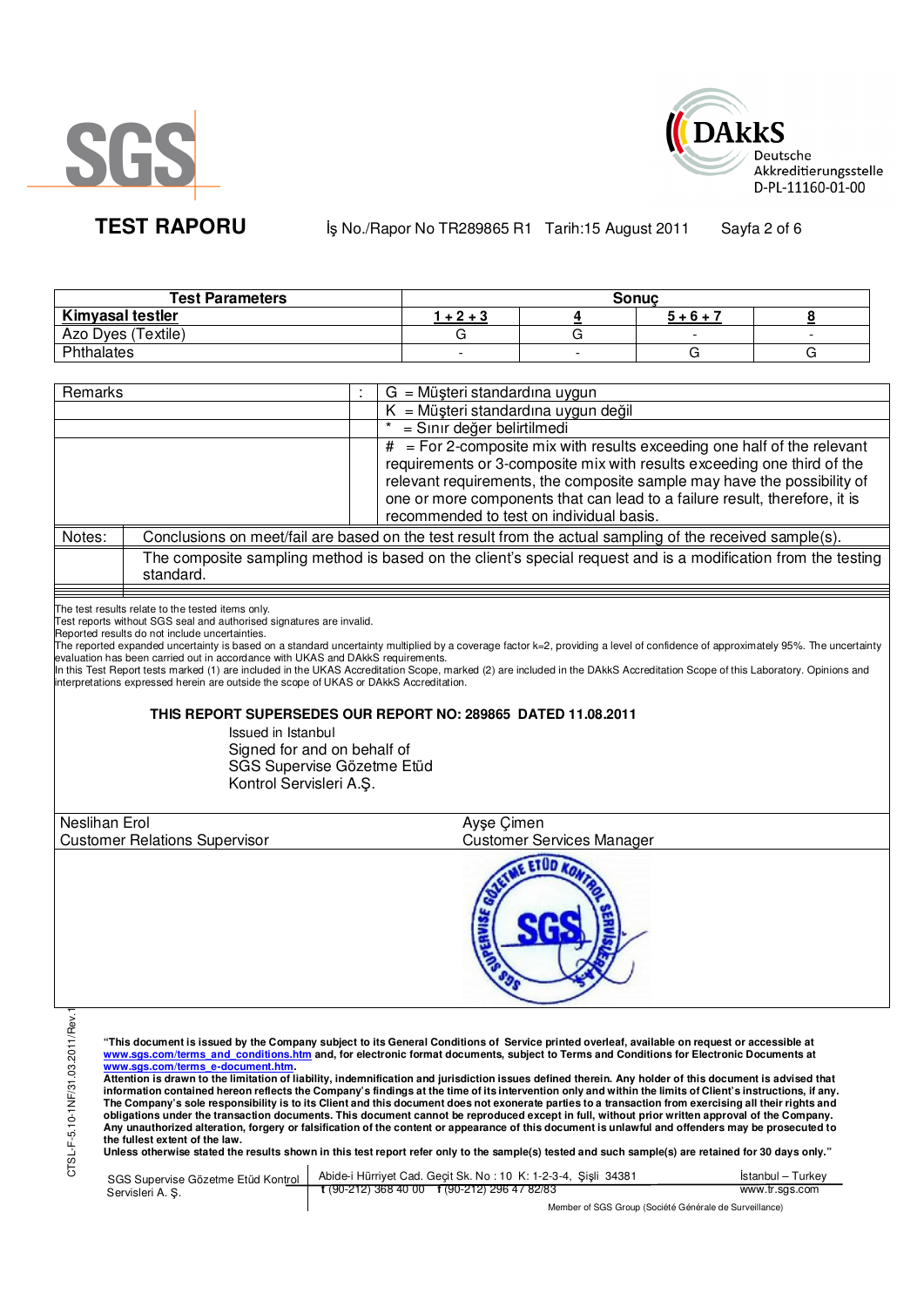



**TEST RAPORU** iş No./Rapor No TR289865 R1 Tarih:15 August 2011 Sayfa 3 of 6

**Component List / List of Materials for Chemical Test** 

| Sample No. | <b>Sample Description</b> | <b>Sample Colour</b>  | <b>Material No.</b> | Component                                 | <b>Material</b>          | Colour                |
|------------|---------------------------|-----------------------|---------------------|-------------------------------------------|--------------------------|-----------------------|
| A          | apron dress               | red                   |                     | main                                      | Polyester -<br>Synthetic | red                   |
| A          | apron dress               | navy                  | $\mathbf{2}$        | main                                      | Polyester -<br>Synthetic | navy                  |
| A          | apron dress               | light blue            | 3                   | main                                      | Polyester -<br>Synthetic | light blue            |
| A          | apron dress               | floroscence<br>vellow | 4                   | main                                      | Polyester -<br>Synthetic | floroscence<br>vellow |
| A          | apron dress               | multicolor            | 5                   | red apron dress<br>print                  |                          | multicolor            |
| A          | apron dress               | multicolor            | 6                   | navy apron<br>dress print                 |                          | multicolor            |
| A          | apron dress               | multicolor            |                     | light blue apron<br>dress print           |                          | multicolor            |
|            |                           |                       |                     | floroscence<br>yellow blue<br>apron dress |                          |                       |
| A          | apron dress               | multicolor            | 8                   | print                                     |                          | multicolor            |

CTSL-F-5.10-1NF/31.03.2011/Rev.1 CTSL-F-5.10-1NF/31.03.2011/Rev.1

"This document is issued by the Company subject to its General Conditions of Service printed overleaf, available on request or accessible at<br>www.sgs.com/terms\_and\_conditions.htm\_and, for electronic format documents, subjec <mark>www.sgs.com/terms\_e-document.htm.</mark><br>Attention is drawn to the limitation of liability, indemnification and jurisdiction issues defined therein. Any holder of this document is advised that

information contained hereon reflects the Company's findings at the time of its intervention only and within the limits of Client's instructions, if any.<br>The Company's sole responsibility is to its Client and this document **obligations under the transaction documents. This document cannot be reproduced except in full, without prior written approval of the Company. Any unauthorized alteration, forgery or falsification of the content or appearance of this document is unlawful and offenders may be prosecuted to the fullest extent of the law.** 

**Unless otherwise stated the results shown in this test report refer only to the sample(s) tested and such sample(s) are retained for 30 days only."** 

SGS Supervise Gözetme Etüd Kontrol Servisleri A. Ş. Abide-i Hürriyet Cad. Geçit Sk. No : 10 K: 1-2-3-4, Şişli 34381 **t** (90-212) 368 40 00 **f** (90-212) 296 47 82/83 İstanbul – Turkey www.tr.sgs.com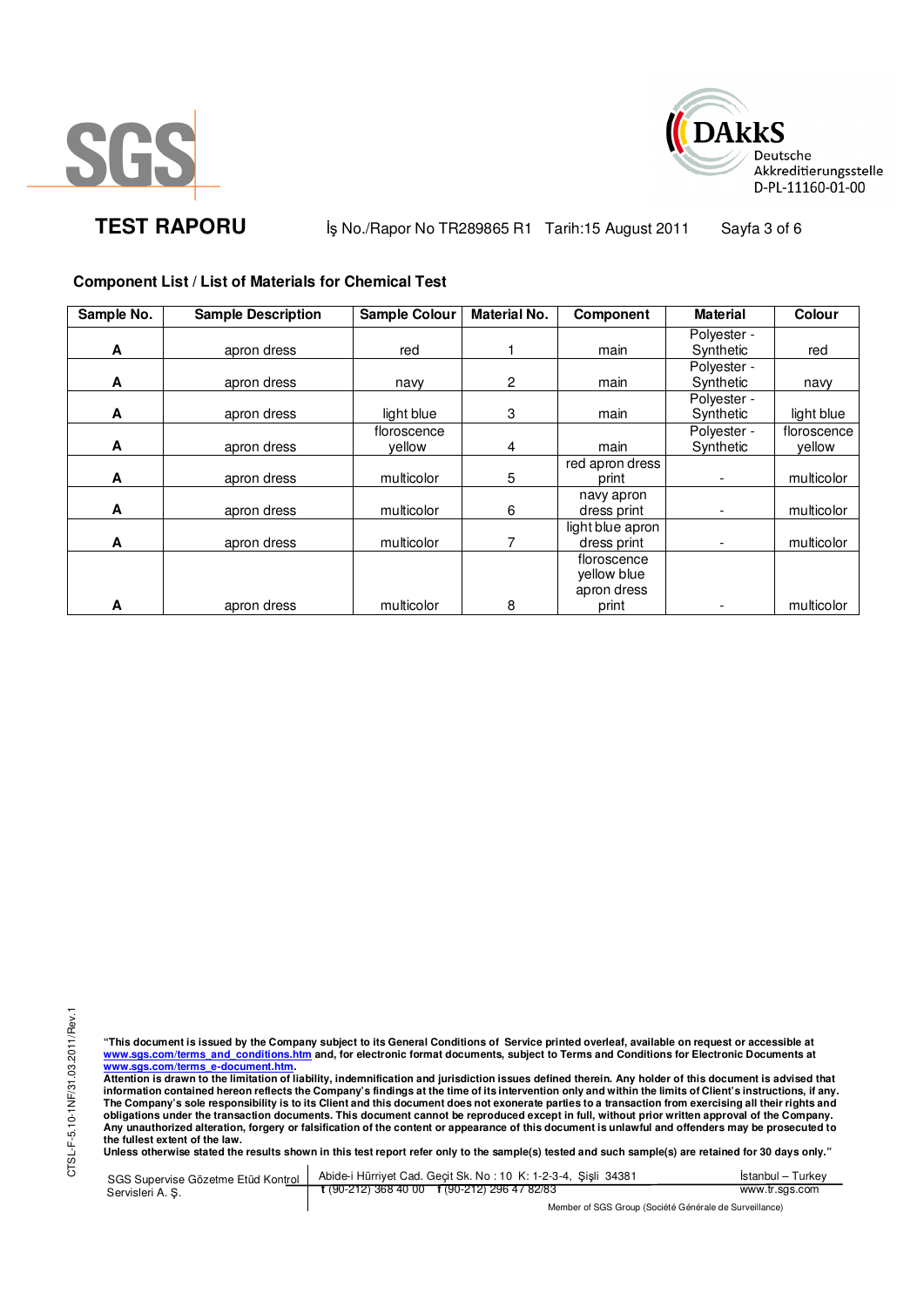



**TEST RAPORU** iş No./Rapor No TR289865 R1 Tarih:15 August 2011 Sayfa 4 of 6

**Detail Test Result:** 

| <b>Azo Dyes (Textile)<sup>2</sup></b><br>Test Method:<br>ACCORDING TO BS EN 14362-1:2003 - ANALYSIS BY GC-MS/HPLC-DAD                                                                                                                                                        |                |             |                |  |
|------------------------------------------------------------------------------------------------------------------------------------------------------------------------------------------------------------------------------------------------------------------------------|----------------|-------------|----------------|--|
| <b>Component</b>                                                                                                                                                                                                                                                             | Cas No         | $1 + 2 + 3$ | $\overline{4}$ |  |
| 4-Aminobiphenyl                                                                                                                                                                                                                                                              | $92 - 67 - 1$  | n.d.        | n.d.           |  |
| Benzidine                                                                                                                                                                                                                                                                    | 92-87-5        | n.d.        | n.d.           |  |
| 4-Chlor-o-toluidine                                                                                                                                                                                                                                                          | 95-69-2        | n.d.        | n.d.           |  |
|                                                                                                                                                                                                                                                                              | $91 - 59 - 8$  | n.d.        | n.d.           |  |
| 2-Naphthylamine<br>o-Aminoazotoluene                                                                                                                                                                                                                                         | 97-56-3        | n.d.        | n.d.           |  |
| 5-nitro-o-toluidine / 2-Amino-4-nitrotoluene                                                                                                                                                                                                                                 | 99-55-8        | n.d.        | n.d.           |  |
|                                                                                                                                                                                                                                                                              |                | n.d.        | n.d.           |  |
| 4-Chloroaniline                                                                                                                                                                                                                                                              | 106-47-8       |             | n.d.           |  |
| 4-methoxy-m-phenylenediamine / 2,4-Diaminoanisole                                                                                                                                                                                                                            | 615-05-4       | n.d.        |                |  |
| 4,4'-Diaminodiphenylmethane                                                                                                                                                                                                                                                  | 101-77-9       | n.d.        | n.d.           |  |
| 3,3'-Dichlorobenzidine                                                                                                                                                                                                                                                       | $91 - 94 - 1$  | n.d.        | n.d.           |  |
| 3,3'-Dimethoxybenzidine                                                                                                                                                                                                                                                      | 119-90-4       | n.d.        | n.d.           |  |
| 3,3'-Dimethylbenzidine                                                                                                                                                                                                                                                       | 119-93-7       | n.d.        | n.d.           |  |
| 4,4'-methylenedi-o-toluidine /<br>3,3'-Dimethyl-4,4'-diaminodiphenylmethane                                                                                                                                                                                                  | 838-88-0       | n.d.        | n.d.           |  |
| p-Cresidine                                                                                                                                                                                                                                                                  | 120-71-8       | n.d.        | n.d.           |  |
| 4,4'-Methylene-bis-(2-chloroaniline)                                                                                                                                                                                                                                         | $101 - 14 - 4$ | n.d.        | n.d.           |  |
| 4,4'-Oxydianiline                                                                                                                                                                                                                                                            | 101-80-4       | n.d.        | n.d.           |  |
| 4,4'-Thiodianiline                                                                                                                                                                                                                                                           | 139-65-1       | n.d.        | n.d.           |  |
| o-Toluidine                                                                                                                                                                                                                                                                  | 95-53-4        | n.d.        | n.d.           |  |
| 4-methyl-m-phenylenediamine / 2,4-Toluylendiamine                                                                                                                                                                                                                            | 95-80-7        | n.d.        | n.d.           |  |
| 2,4,5-Trimethylaniline                                                                                                                                                                                                                                                       | 137-17-7       | n.d.        | n.d.           |  |
| **4-aminoazobenzene                                                                                                                                                                                                                                                          | 60-09-3        | n.d.        | n.d.           |  |
| O-Anisidine                                                                                                                                                                                                                                                                  | $90-04-0$      | n.d.        | n.d.           |  |
|                                                                                                                                                                                                                                                                              | Sonuç          | Geçti       | Geçti          |  |
| Note(s):                                                                                                                                                                                                                                                                     |                |             |                |  |
| $n.d. = not detected$                                                                                                                                                                                                                                                        |                |             |                |  |
| $* =$ exceed the limit                                                                                                                                                                                                                                                       |                |             |                |  |
| Detection Limit = 5 mg/kg (for individual compound)                                                                                                                                                                                                                          |                |             |                |  |
| Requirement by the client=<br>$30$ mg/kg                                                                                                                                                                                                                                     |                |             |                |  |
| ** Test result for 4-aminoazobenzene (CAS no.: 60-09-3) is considered as "not detected" (i.e. <5mg/kg) since both aniline<br>Remark:<br>and/or 1,4-phenylenediamine is not found (i.e. <5mg/kg) by mentioned test method.<br>Max. limit specified by EU directive 2002/61/EC |                |             |                |  |
| ± 30%<br>Total Uncertainty $=$                                                                                                                                                                                                                                               |                |             |                |  |

CTSL-F-5.10-1NF/31.03.2011/Rev.1 CTSL-F-5.10-1NF/31.03.2011/Rev.1

"This document is issued by the Company subject to its General Conditions of Service printed overleaf, available on request or accessible at<br>www.sgs.com/terms\_and\_conditions.htm\_and, for electronic format documents, subjec <mark>www.sgs.com/terms\_e-document.htm.</mark><br>Attention is drawn to the limitation of liability, indemnification and jurisdiction issues defined therein. Any holder of this document is advised that

information contained hereon reflects the Company's findings at the time of its intervention only and within the limits of Client's instructions, if any.<br>The Company's sole responsibility is to its Client and this document obligations under the transaction documents. This document cannot be reproduced except in full, without prior written approval of the Company.<br>Any unauthorized alteration, forgery or falsification of the content or appeara

**Unless otherwise stated the results shown in this test report refer only to the sample(s) tested and such sample(s) are retained for 30 days only."** 

|                  | SGS Supervise Gözetme Etüd Kontrol   Abide-i Hürriyet Cad. Geçit Sk. No: 10 K: 1-2-3-4, Şişli 34381 | Istanbul – Turkey |
|------------------|-----------------------------------------------------------------------------------------------------|-------------------|
| Servisleri A. S. | $\frac{1}{2}$ (90-212) 368 40 00 f (90-212) 296 47 82/83                                            | www.tr.sas.com    |
|                  | Mambau of POP Ourine (Panilité O fotballa de Primiellanae)                                          |                   |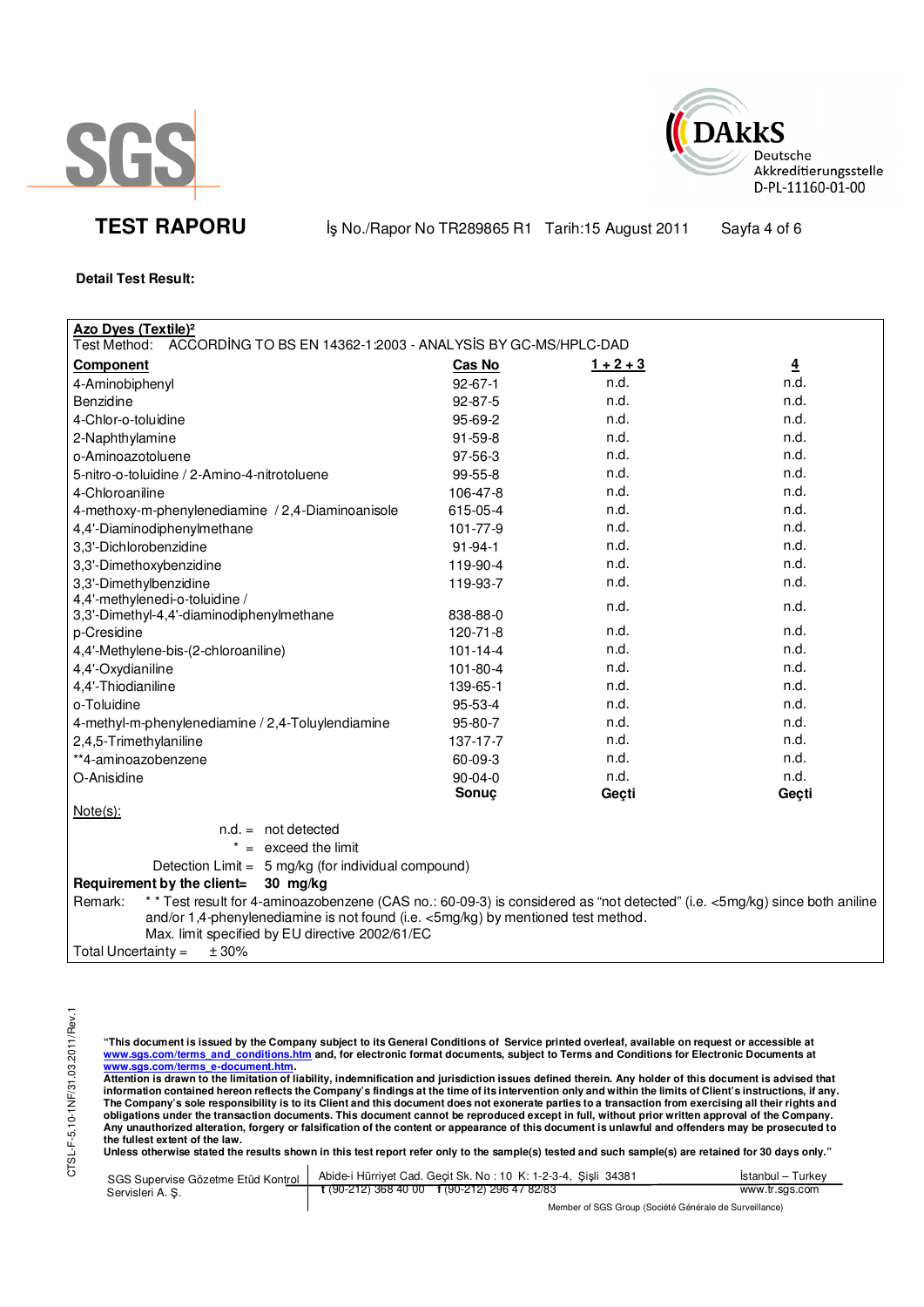



**TEST RAPORU** iş No./Rapor No TR289865 R1 Tarih:15 August 2011 Sayfa 5 of 6

| Phthalates <sup>2</sup>             |                                                                                                                                                                                                          |             |                         |  |
|-------------------------------------|----------------------------------------------------------------------------------------------------------------------------------------------------------------------------------------------------------|-------------|-------------------------|--|
| Test Method:                        | WITH REFERENCE TO ASTM D3421:1975 - ANALYSIS BY GC/MS                                                                                                                                                    |             |                         |  |
| <b>Component</b>                    | <u>Cas No</u>                                                                                                                                                                                            | $5 + 6 + 7$ | $\overline{\mathbf{8}}$ |  |
| Dibutyl Phthalate (DBP)             | 84-74-2                                                                                                                                                                                                  | n.d.        | n.d.                    |  |
| Benzylbutyl Phthalate (BBP)         | 85-68-7                                                                                                                                                                                                  | n.d.        | n.d.                    |  |
| Bis-(2-ethylhexyl) Phthalate (DEHP) | 117-81-7                                                                                                                                                                                                 | n.d.        | 0.005%                  |  |
| Diisononyl Phthalate (DINP)         | 28553-12-0                                                                                                                                                                                               | n.d.        | n.d.                    |  |
| Di-n-octyl Phthalate (DNOP)         | 117-84-0                                                                                                                                                                                                 | n.d.        | n.d.                    |  |
| Diisodecyl Phthalate (DIDP)         | 26761-40-0                                                                                                                                                                                               | n.d.        | n.d.                    |  |
|                                     | Sonuç                                                                                                                                                                                                    | Geçti       | Geçti                   |  |
| $Note(s)$ :                         |                                                                                                                                                                                                          |             |                         |  |
|                                     | * Composite test has been performed as per the special request of client                                                                                                                                 |             |                         |  |
| $n.d. =$                            | not detected                                                                                                                                                                                             |             |                         |  |
| $^\star$<br>$=$                     | exceed the limit                                                                                                                                                                                         |             |                         |  |
| $\leq$ $=$                          | less than                                                                                                                                                                                                |             |                         |  |
| Detection $Limit =$                 | For DBP, BBP, DEHP and DNOP: 0,003%, For DINP, DIDP: 0,01% (for<br>individual compound)                                                                                                                  |             |                         |  |
| Total Uncertainty=                  | ± 25%                                                                                                                                                                                                    |             |                         |  |
| Recommended Max. Limit=<br>Remark:  | 0,1 % for Total (DBP+BBP+DEHP) For all childcare articles<br>0,1 % for Total (DINP+DNOP+DIDP) For childcare articles if it can be placed in the<br>mouth                                                 |             |                         |  |
|                                     | Recommended Max. limit specified by entries 51 and 52 of Regulation (EC) No<br>552/2009 amending Annex XVII of REACH Regulation (EC) No 1907/2006<br>(previously restricted under Directive 2005/84/EC). |             |                         |  |

"This document is issued by the Company subject to its General Conditions of Service printed overleaf, available on request or accessible at<br>www.sgs.com/terms\_and\_conditions.htm\_and, for electronic format documents, subjec

<u>www.sgs.com/terms\_e-document.htm.</u><br>Attention is drawn to the limitation of liability, indemnification and jurisdiction issues defined therein. Any holder of this document is advised that<br>information contained hereon refle obligations under the transaction documents. This document cannot be reproduced except in full, without prior written approval of the Company.<br>Any unauthorized alteration, forgery or falsification of the content or appeara

**Unless otherwise stated the results shown in this test report refer only to the sample(s) tested and such sample(s) are retained for 30 days only."** 

| SGS Supervise Gözetme Etüd Kontrol | Abide-i Hürriyet Cad. Gecit Sk. No: 10 K: 1-2-3-4, Sisli 34381 | Istanbul – Turkev |  |  |
|------------------------------------|----------------------------------------------------------------|-------------------|--|--|
| Servisleri A. S.                   | $\frac{1}{2}$ (90-212) 368 40 00 f (90-212) 296 47 82/83       | www.tr.sgs.com    |  |  |
|                                    | Mombor of SCS Group (Société Générale de Survoillance)         |                   |  |  |